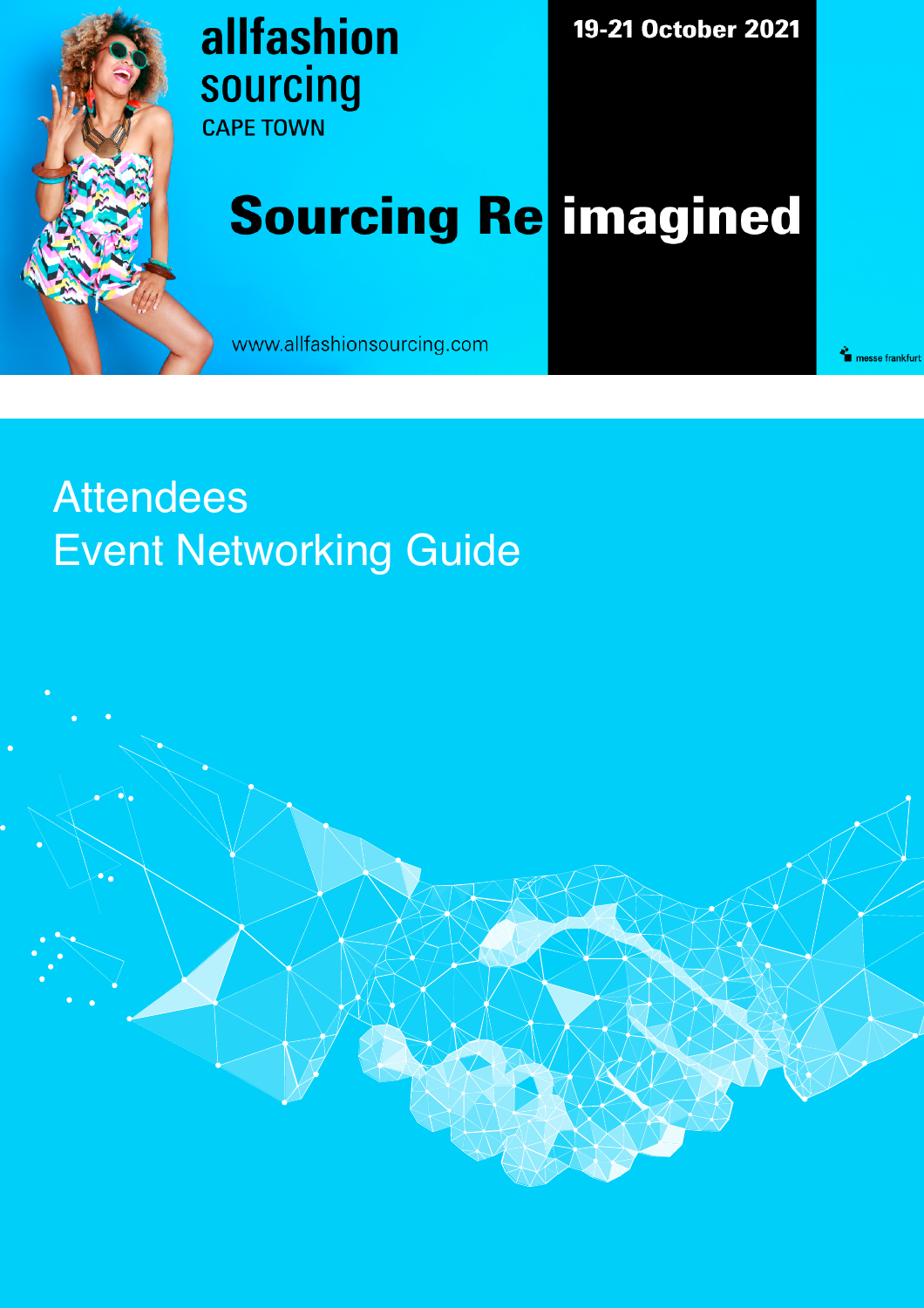### Accessing your Account

All you need to access your account is for your email address to be registered with the event, besides that, just follow the steps below.

| <b>Enter your Email</b>                                                                                                                                      | Enter the email address you provided when you                                                                                                                       |
|--------------------------------------------------------------------------------------------------------------------------------------------------------------|---------------------------------------------------------------------------------------------------------------------------------------------------------------------|
| This needs to be the email that you registered with for the                                                                                                  | registered for the event                                                                                                                                            |
| Event. If your email is not registered, contact the organiser or                                                                                             | E-mail                                                                                                                                                              |
| support@grip.events                                                                                                                                          | Continue                                                                                                                                                            |
| $\mathbb{H} \mathbb{H} \mathbb{H}$<br>Enter the Badge ID you received in your welcome<br>email when you registered for the event.<br>Badge / Registration ID | Enter your Badge / Registration ID<br>As part of registring for the Event you'll have received a<br>unique Registration or Badge ID enter it to claim your account. |
| <b>Claim Account</b>                                                                                                                                         | Requesting a Reminder will send you an email with your ID                                                                                                           |
| Request a reminder                                                                                                                                           | (check your spam folder)!                                                                                                                                           |

#### Create a Password

You'll use this password moving forward to access your account on Grip. You can always reset it in case you forget it.



Please create a password for your account and use this password the next time you log in.

Password

Login